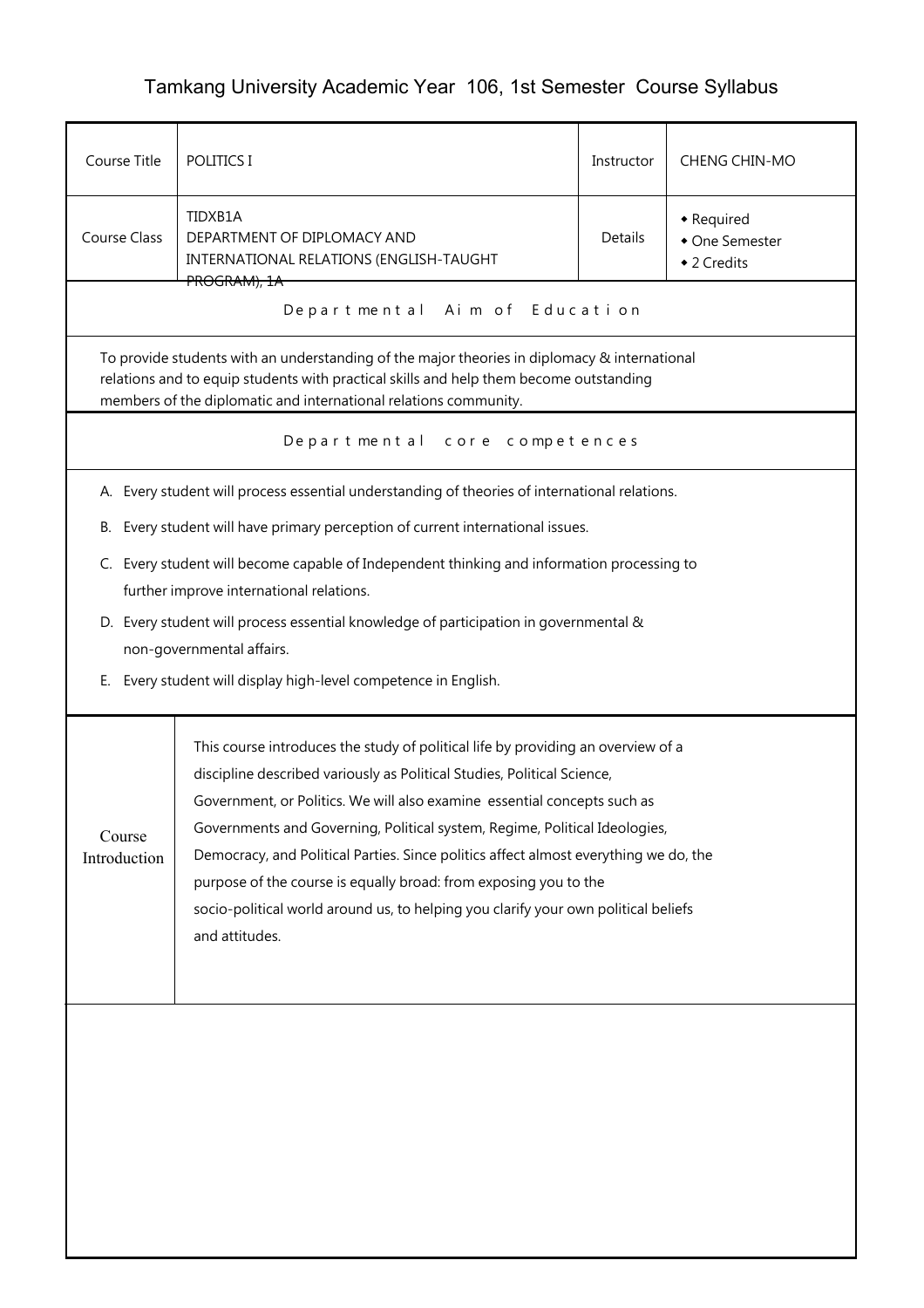## The Relevance among Teaching Objectives, Objective Levels and Departmental core competences

| I.Objective Levels (select applicable ones) : |                |                                     |                           |
|-----------------------------------------------|----------------|-------------------------------------|---------------------------|
| (i) Cognitive Domain : C1-Remembering,        |                | $C2$ -Understanding,                | $C3$ -Applying,           |
|                                               | C4-Analyzing,  | $C5$ -Evaluating,                   | C6-Creating               |
| (ii) Psychomotor Domain : P1-Imitation,       |                | P2-Mechanism,                       | P3-Independent Operation, |
|                                               |                | P4-Linked Operation, P5-Automation, | P6-Origination            |
| (iii) Affective Domain : Al-Receiving,        |                | $A2$ -Responding,                   | A3-Valuing,               |
|                                               | A4-Organizing, | A5-Charaterizing,                   | A6-Implementing           |

II.The Relevance among Teaching Objectives, Objective Levels and Departmental core competences : (i) Determine the objective level(s) in any one of the three learning domains (cognitive,

- psychomotor, and affective) corresponding to the teaching objective. Each objective should correspond to the objective level(s) of ONLY ONE of the three domains.
- (ii) If more than one objective levels are applicable for each learning domain, select the highest one only. (For example, if the objective levels for Cognitive Domain include C3,C5,and C6, select C6 only and fill it in the boxes below. The same rule applies to Psychomotor Domain and Affective Domain.)
- (iii) Determine the Departmental core competences that correspond to each teaching objective. Each objective may correspond to one or more Departmental core competences at a time. (For example, if one objective corresponds to three Departmental core competences: A,AD, and BEF, list all of the three in the box.)

|     | <b>Teaching Objectives</b><br>Objective                                                                                                                                                                                                                                                                                    |    | Relevance                        |  |  |
|-----|----------------------------------------------------------------------------------------------------------------------------------------------------------------------------------------------------------------------------------------------------------------------------------------------------------------------------|----|----------------------------------|--|--|
| No. |                                                                                                                                                                                                                                                                                                                            |    | Departmental core<br>competences |  |  |
|     | The purpose of this course is to introduce many aspects of political<br>science. A broad overview on different political theories will be                                                                                                                                                                                  | C1 | <b>ABCDE</b>                     |  |  |
|     | presented. Students are supposed to understand basic terms and to<br>foster an understanding of the complexity of political behavior since<br>it is designed to introduce students to a variety of lenses used to<br>explain political action together with to prepare students for further<br>study in political studies. |    |                                  |  |  |

## Teaching Objectives, Teaching Methods and Assessment

| No.          | <b>Teaching Objectives</b>                                                                                                                                                                                                                                                                                                                                                                                                                                                                | <b>Teaching Methods</b> | Assessment                             |
|--------------|-------------------------------------------------------------------------------------------------------------------------------------------------------------------------------------------------------------------------------------------------------------------------------------------------------------------------------------------------------------------------------------------------------------------------------------------------------------------------------------------|-------------------------|----------------------------------------|
| $\mathbf{1}$ | The purpose of this course is to<br>introduce many aspects of political<br>science. A broad overview on<br>different political theories will be<br>presented. Students are supposed<br>to understand basic terms and to<br>foster an understanding of the<br>complexity of political behavior<br>since it is designed to introduce<br>students to a variety of lenses used<br>to explain political action together<br>with to prepare students for further<br>study in political studies. | Lecture, Discussion     | Written test, Report,<br>Participation |
|              |                                                                                                                                                                                                                                                                                                                                                                                                                                                                                           |                         |                                        |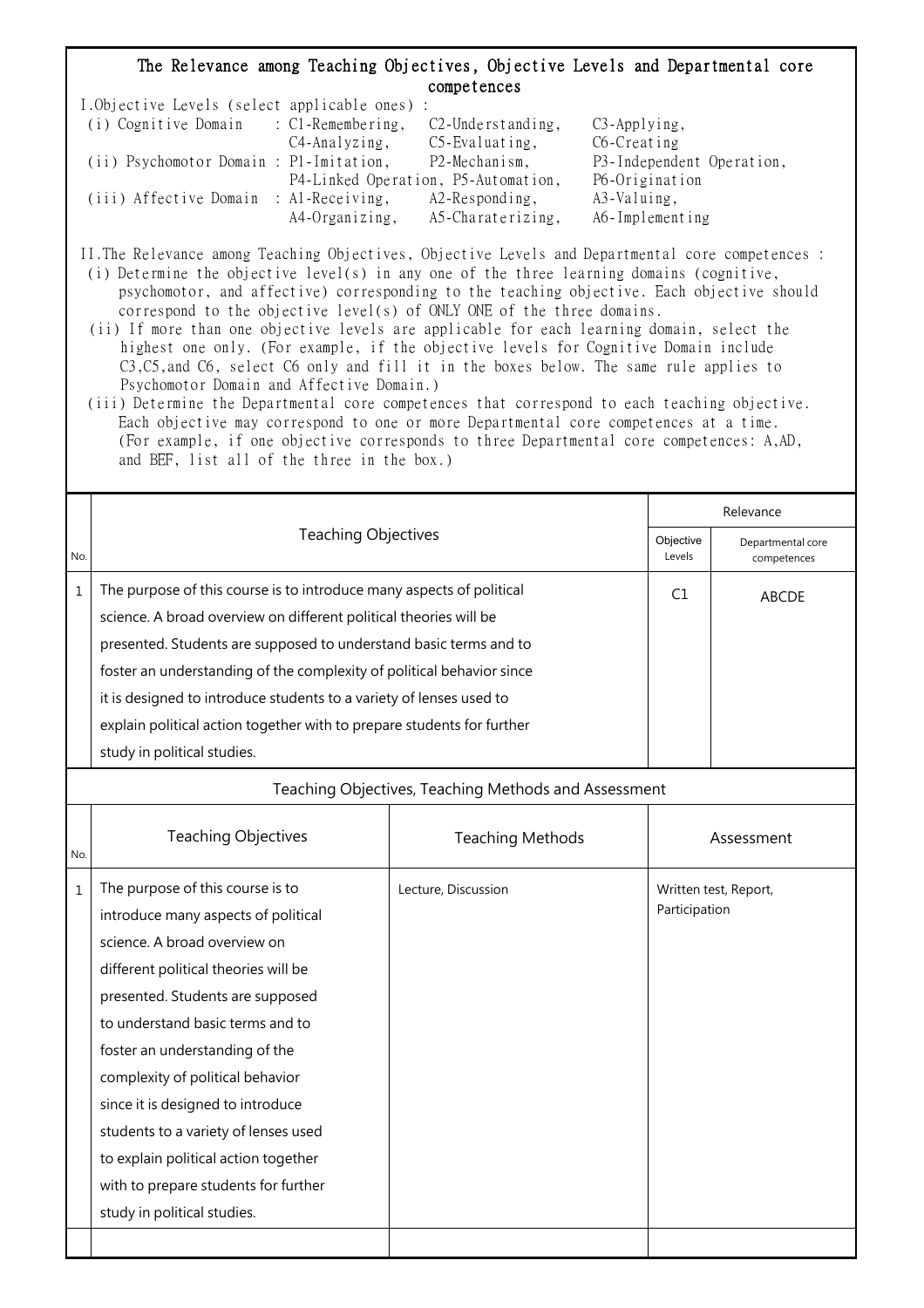| This course has been designed to cultivate the following essential qualities in TKU students |                                    |                                                |                                                                                                                                                               |  |  |
|----------------------------------------------------------------------------------------------|------------------------------------|------------------------------------------------|---------------------------------------------------------------------------------------------------------------------------------------------------------------|--|--|
| Essential Qualities of TKU Students                                                          |                                    |                                                | Description                                                                                                                                                   |  |  |
| $\blacklozenge$ A global perspective                                                         |                                    |                                                | Helping students develop a broader perspective from which to<br>understand international affairs and global development.                                      |  |  |
| $\blacklozenge$ Information literacy                                                         |                                    |                                                | Becoming adept at using information technology and learning<br>the proper way to process information.                                                         |  |  |
|                                                                                              | $\Diamond$ A vision for the future |                                                | Understanding self-growth, social change, and technological<br>development so as to gain the skills necessary to bring about<br>one's future vision.          |  |  |
|                                                                                              | $\Diamond$ Moral integrity         |                                                | Learning how to interact with others, practicing empathy and<br>caring for others, and constructing moral principles with which<br>to solve ethical problems. |  |  |
| $\blacklozenge$ Independent thinking                                                         |                                    |                                                | Encouraging students to keenly observe and seek out the<br>source of their problems, and to think logically and critically.                                   |  |  |
| $\Diamond$ A cheerful attitude and healthy lifestyle                                         |                                    |                                                | Raising an awareness of the fine balance between one's body<br>and soul and the environment; helping students live a<br>meaningful life.                      |  |  |
| $\Diamond$ A spirit of teamwork and dedication                                               |                                    |                                                | Improving one's ability to communicate and cooperate so as to<br>integrate resources, collaborate with others, and solve<br>problems.                         |  |  |
| $\Diamond$ A sense of aesthetic appreciation                                                 |                                    |                                                | Equipping students with the ability to sense and appreciate<br>aesthetic beauty, to express themselves clearly, and to enjoy<br>the creative process.         |  |  |
|                                                                                              | Course Schedule                    |                                                |                                                                                                                                                               |  |  |
| Week                                                                                         | Date                               | Subject/Topics                                 | Note                                                                                                                                                          |  |  |
| 1                                                                                            | $106/09/18 \sim$<br>106/09/24      | Preparation                                    |                                                                                                                                                               |  |  |
| 2                                                                                            | $106/09/25$ ~<br>106/10/01         | CHAPTER I: POLITICS AND POLITICAL SCIENCE (I)  |                                                                                                                                                               |  |  |
| 3                                                                                            | $106/10/02 \sim$<br>106/10/08      | CHAPTER I: POLITICS AND POLITICAL SCIENCE (II) |                                                                                                                                                               |  |  |
| 4                                                                                            | $106/10/09$ ~<br>106/10/15         | REVIEW OF CHAPTER I & QUIZ                     |                                                                                                                                                               |  |  |
| 5                                                                                            | $106/10/16 \sim$<br>106/10/22      | CHAPTER III: STATES(I)                         |                                                                                                                                                               |  |  |
| 6                                                                                            | $106/10/23$ ~<br>106/10/29         | CHAPTER III: STATES(II)                        |                                                                                                                                                               |  |  |
| 7                                                                                            | $106/10/30 \sim$<br>106/11/05      | REVIEW OF CHAPTER III & QUIZ                   |                                                                                                                                                               |  |  |
| 8                                                                                            | $106/11/06 \sim$<br>106/11/12      | CHAPTER IV: CONSTITUTIONS & RIGHTS (I)         |                                                                                                                                                               |  |  |
| 9                                                                                            | $106/11/13$ ~<br>106/11/19         | CHAPTER IV: CONSTITUTIONS & RIGHTS (II)        |                                                                                                                                                               |  |  |
| 10                                                                                           | $106/11/20$ ~<br>106/11/26         | Midterm Exam Week                              |                                                                                                                                                               |  |  |
| 11                                                                                           | $106/11/27$ ~<br>106/12/03         | <b>ETHOS</b><br><b>FILM</b>                    |                                                                                                                                                               |  |  |
| 12                                                                                           | $106/12/04$ ~<br>106/12/10         | CHAPTER VII: PUBLIC OPINION (I)                |                                                                                                                                                               |  |  |
|                                                                                              |                                    |                                                |                                                                                                                                                               |  |  |